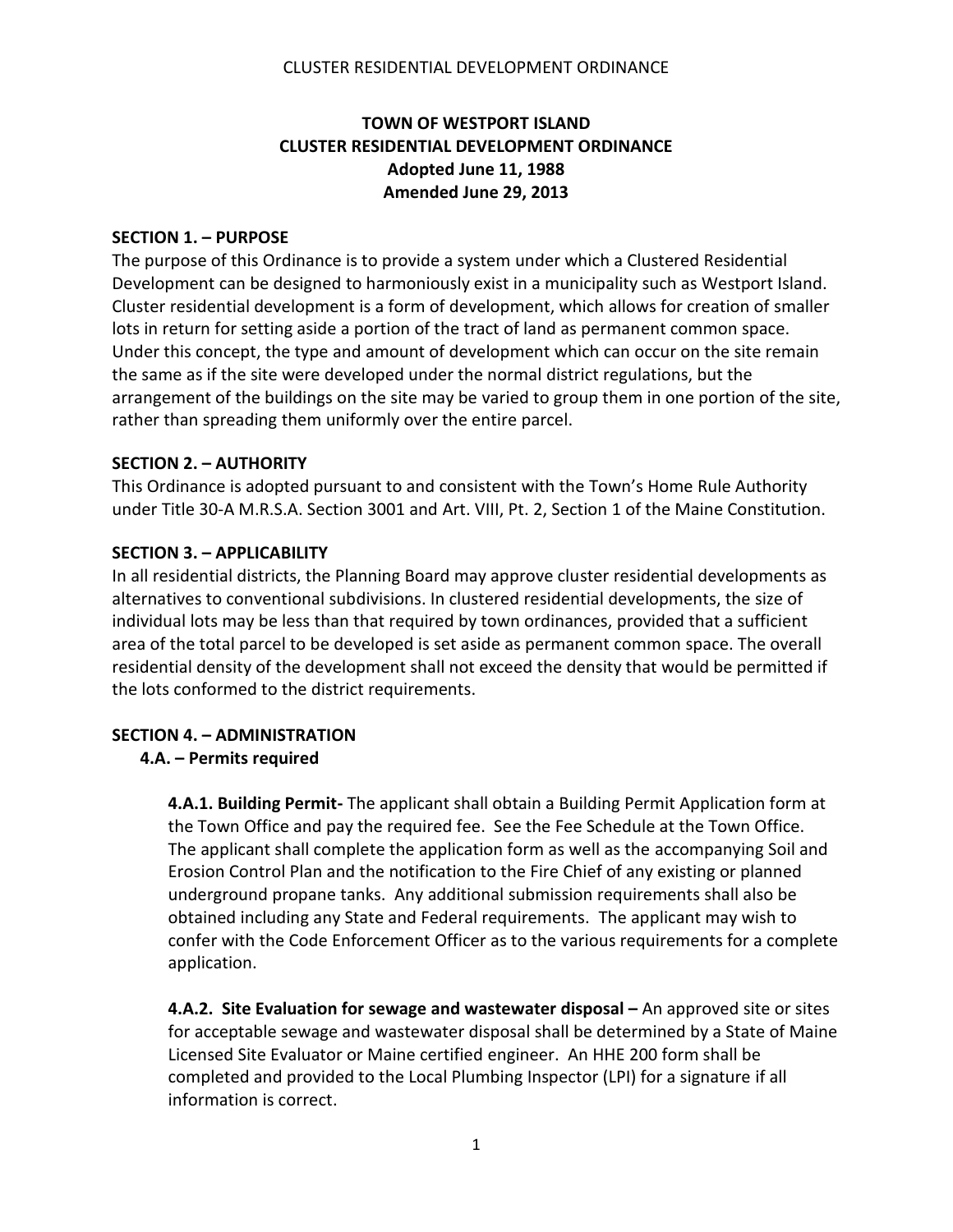**4.A.3. – Planning Board Review –** A Planning Board Review is required for a Cluster Residential Development. The application shall be completed and the required fee paid at the Town Office before such a review shall be scheduled. The Planning Board shall hold a review within thirty-five (35) days. The applicant shall adhere to the Planning Board review and approval procedure outlined in the Subdivision Ordinance including the Sketch Plan review and the Preliminary and Final Plan and Plat for Minor or Major subdivisions, as applicable. The Planning Board shall render a decision to affirm, deny or affirm the application with conditions if the application is complete. The applicant shall be notified of the decision and the reason(s) for the decision. The applicant may appeal an unfavorable decision or action of the Planning Board to the Board of Appeals, as outlined in **Section 8.**

**4.A.4. – Permit issued -** If the Planning Board review results in an approval or approval with conditions, all material shall be provided to the Code Enforcement Officer who shall issue a permit for the project. If the application is approved with conditions, the Code Enforcement Officer shall determine that the conditions are or will be met.

**4.B.** Notwithstanding other provisions of this Ordinance and other Ordinances of the Town of Westport Island relating to space and bulk¸ the Planning Board in reviewing and approving proposed residential developments located on Westport Island, may modify said provisions related to lot size and dimensional requirements to permit innovative approaches to housing and environmental design in accordance with the following standards. This shall not be construed as granting variances to relieve hardship. In all other respects, the procedures and provisions of the Subdivision Ordinance of the Town of Westport Island shall control.

**4.C.** The purpose and intent of all land use ordinances of the Town of Westport Island shall be upheld.

**4.D.** There shall be compliance with all Federal, State and local Codes and Ordinances.

**4.E.** Each building shall be an element of an overall plan for site development.

**4.F.** There shall be no approval of any proposed development, which exceeds the allowable residential densities permitted in the district in which the Cluster Residential Development is located. For the purposes of this Ordinance, residential density shall be established by using the area of residential space available for residential development after deductions of vehicular rights-of-way and land not buildable because of drainage, subsurface conditions or other natural impediment.

**4.G. Common Space -** Residential common space shall be usable for recreational or other outdoor living purposes and for preserving large trees, tree groves, woods, ponds, streams, glens, rock outcrops, native plant life and wildlife cover. The use of any common space may be further limited or controlled at the time of Final Approval where necessary to protect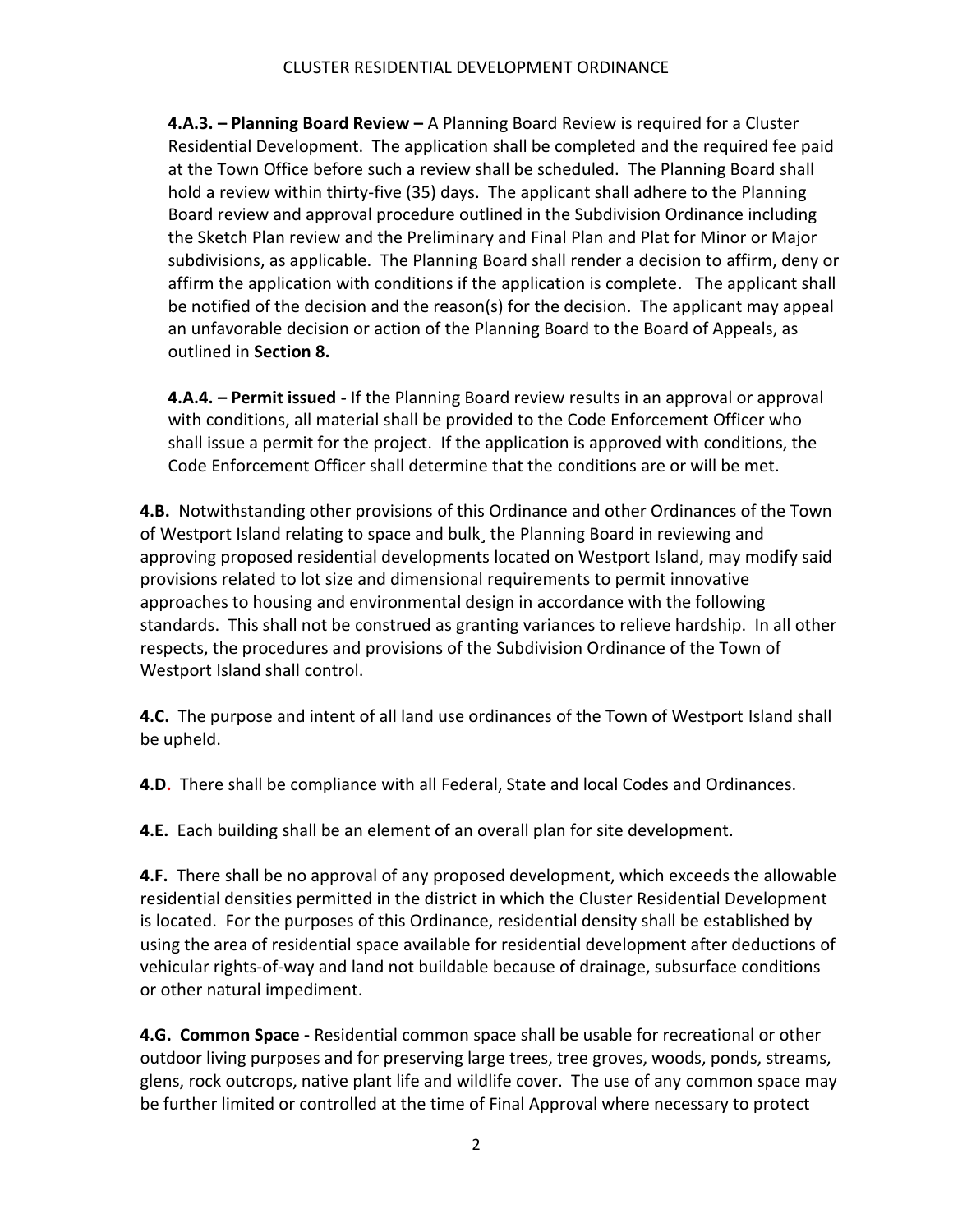adjacent properties or uses. Residential common space shall be set aside for recreational and environmental enhancement of the development and shall be recorded as such. Provisions for such common land may include private covenants to preserve the integrity of common spaces and their use for agricultural or conservation purposes. The common space shall be accessible to the residents of the project. At a minimum, this use may include such activities as walking, picnics, fishing, swimming, cross-country skiing and other low intensity recreational uses unless otherwise provided for in the Planning Board approval. Common land shall not be designated as open space, permanently protected open space, public access open space or forever wild open space, as referenced in Title 36 M.R.S.A. Sections 1101-1121.

# **SECTION 5. – REQUIREMENTS WITHIN THE CLUSTER RESIDENTIAL DEVELOPMENT**

The developer shall take into consideration the following points, and shall illustrate the treatment of spaces, paths, roads, service and parking areas and other features required in the proposal.

**5.A. Orientation:** The buildings and other improvements shall respect scenic vistas, natural features, and potential solar access.

**5.B. Streets:** Access from public ways, internal circulation and parking shall be designed to provide for vehicular and pedestrian safety and convenience, emergency and fire equipment, snow clearance, road maintenance, and delivery and collection services. Roads shall be laid out and constructed consistent with the requirements of the Subdivision Ordinance. The 911 Officer shall be contacted to determine that road names chosen are not similar in sound or designation to other roads on Westport Island and in neighboring communities. Boundaries of all lots and proposed driveways shall be designated by staking, so that the 911 Officer can determine 911 addresses for each lot.

**5.C. Drainage:** Adequate provision shall be made for storm waters, with particular concern for the effects of any effluent draining from the site. Erosion resulting from any improvements on the site shall be prevented by landscaping or other means.

**5.D. Sewage Disposal:** Adequate provision shall be made for sewage and wastewater disposal, and shall take into consideration soil conditions and potential pollution of surface or ground waters.

**5.E. Water Supply:** Adequate provision shall be made for both ordinary use as well as special fire needs.

**5.F. Utilities:** All utilities shall be installed underground where possible. Transformer boxes, pumping stations and meters shall be located so as not to be unsightly or hazardous to the public.

**5.G. Recreation:** Recreational facilities shall be provided consistent with the development proposal.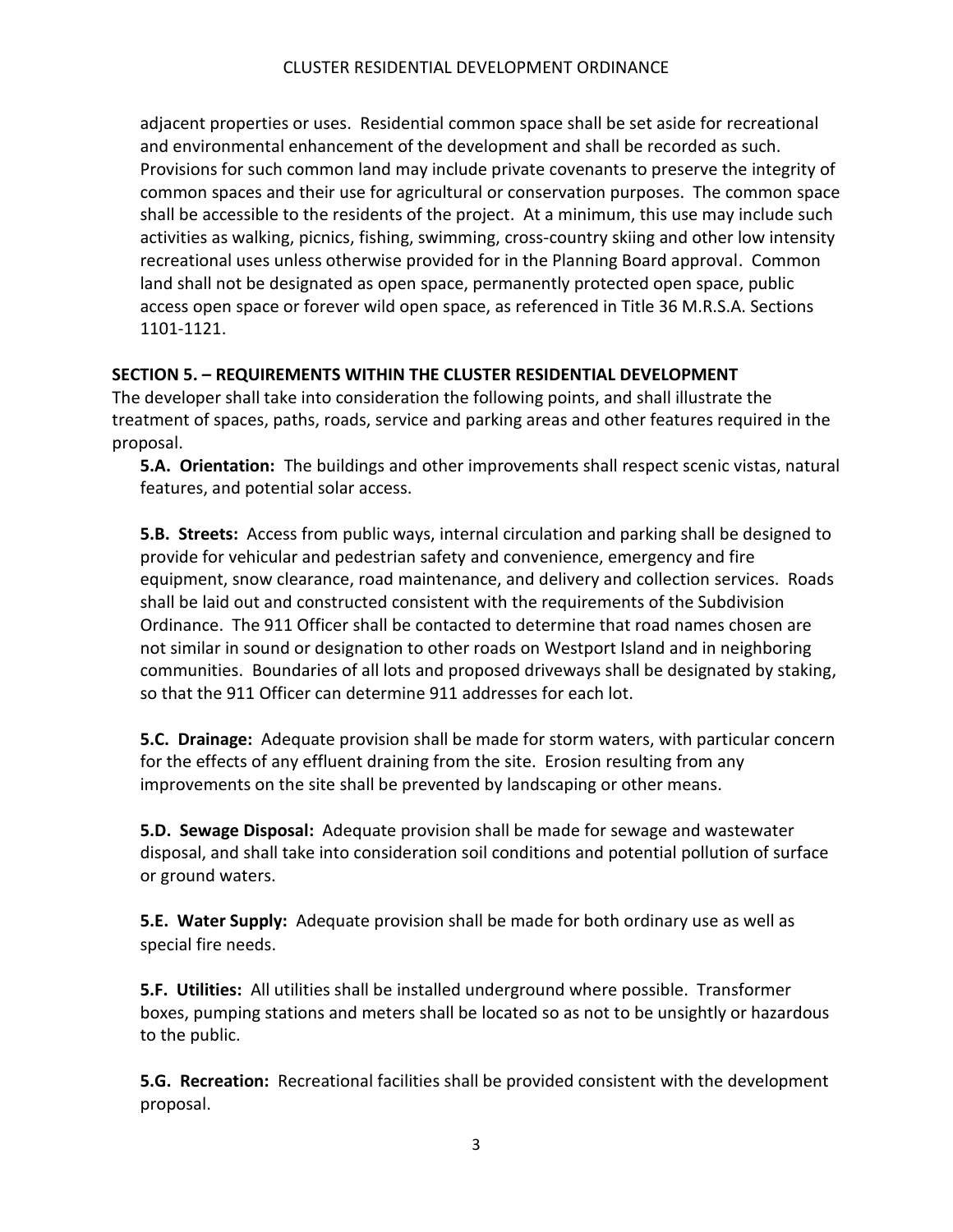**5.H. Buffering:** Planting, landscaping, disposition and form of buildings and other improvements, or fencing and screening shall be utilized to integrate the proposed development with the landscape and the character of any surrounding development.

**5.I – Ownership of the Land -** The tract or parcel of land involved must be either in single ownership, or the subject of an application filed jointly by the owners of all the properties included.

**5.J. – Financial and Technical Ability –** The owner(s) or the appropriately designated agent shall provide evidence that the developer has the technical and financial ability to carry the project to its conclusion or to provide sufficient funding for the Town to return the site to its former condition in the event of failure of the owner to complete the project.

**5.K– Common Space –** There shall be no further subdivision of the common space, nor structure constructed upon it without further Planning Board review. In no event shall further subdivision or building cause the residential density to exceed the density permitted in that district.

**5.K.1. -** Any structure placed within the Common Space shall be limited to a small structure for storage of equipment and small bridges and steps. Such structures may be used to cross over bogs or swamps, or to access trails through the Common Space.

**5.K.2. – Common Space Mapping** – The Common Space shall be shown on the development plan with appropriate notation on the face thereof to indicate that the Common Space shall not be used for future building lots.

# **SECTION 6. DEVELOPMENT OF A NEIGHBORHOOD ASSOCIATION**

**6.A.** Since any or all of the Common Space is to be reserved for use by the residents, the formation and incorporation by the developer of a neighborhood association shall be required prior to Final Plan Approval.

**6.B.** Covenants for mandatory membership in the association setting forth the owners' rights and interest and privileges in the Association and the Common Land shall be approved by the Planning Board and included in the deed for each lot.

**6.C.** This Neighborhood Association shall have the responsibility for maintaining the Common Space and the operation and maintenance of local neighborhood recreational facilities within such Common Space.

**6.D.** The Association shall levy annual charges against all property owners to defray the expenses connected with the maintenance of the Common Space and neighborhood recreational facilities.